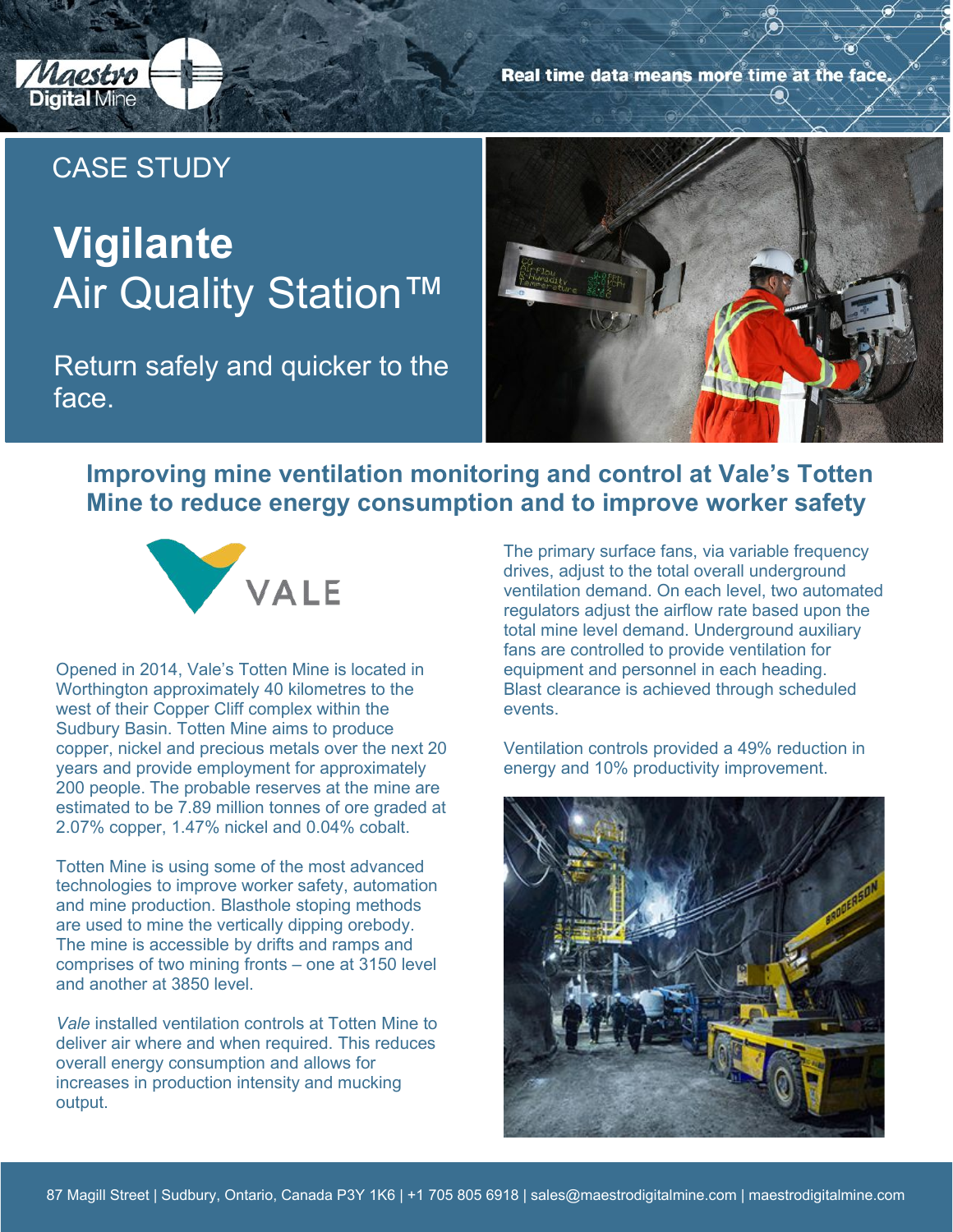Real time data means more time at the face.



*Vale*'s Digital Transformation Roadmap includes the modernization of underground mining that historically has been elusive and difficult to execute due to the tough environmental conditions and lack of robust, mine-wide communication networks. Starting at Totten Mine, *Vale* reviewed and tested several competing solutions underground to monitor and control air quality and ventilation. Totten required a system that had a proven track record in the underground environment; one that kept workers safe and helped achieve significant savings. Maestro's **Vigilante AQS™** air quality station met the requirements and was successfully tested; becoming the primary system at Totten Mine. Since 2015, hundreds of Maestro's **Vigilante AQS™** are in use at *Vale's* underground operations.



#### **The Challenge**

Since achieving full production, Totten Mine has made advances in the ability to monitor and control the ventilation equipment over digital Ethernet protocols. As part of the current efforts to minimize and reduce capital and operational costs at the mine site, Totten Mine completed a study to compare the automation and control hardware currently in use with new proven

technologies available in the market. The idea was to identify technologies with the potential to reduce the implementation cost for new mining levels that will be developed as part of the life of mine plan; but without compromising the current communication and control capabilities.

Totten is equipped with state-of-the-art technology in terms of monitoring and control for ventilation systems. The mine has realized the benefits of such systems mainly in three areas: health and safety, production and energy savings. Monitoring the different levels and ramps from the surface control room enables the monitoring of gas and temperature conditions during the complete shift. The ability of controlling main fans speed, doors and regulators, allows the control room operator to allocate different airflow demands in different levels based on operation requirements and modify them during the shift as requested within the ventilation system limitations.

To increase the automation capabilities and reduce the cost and time required to advance the automation infrastructure, the Automation team began to look at alternatives in hardware and technology. The objective was to minimize costs by removing unnecessary and expensive hardware and software and at the same time improve the control and monitoring capabilities of the existing control system.

As the evaluation continued, the focus shifted to fully explore the capabilities of moving from remote I/O over Profibus directly to Ethernet and avoiding large unnecessary expensive cabinets and hardware much like what Vale did years ago with their migration from their legacy PBX phone systems to their new digital VoIP systems. The ability to use Ethernet as a communications standard would allow the mine to leverage the extensive underground Ethernet and Wireless network.

*Source: Improving monitoring and control hardware cost at Totten Mine, by Ozzy Flores, Enrique Acuña, Totten Mine, Vale Canada Limited, Sudbury, Ontario, Canada*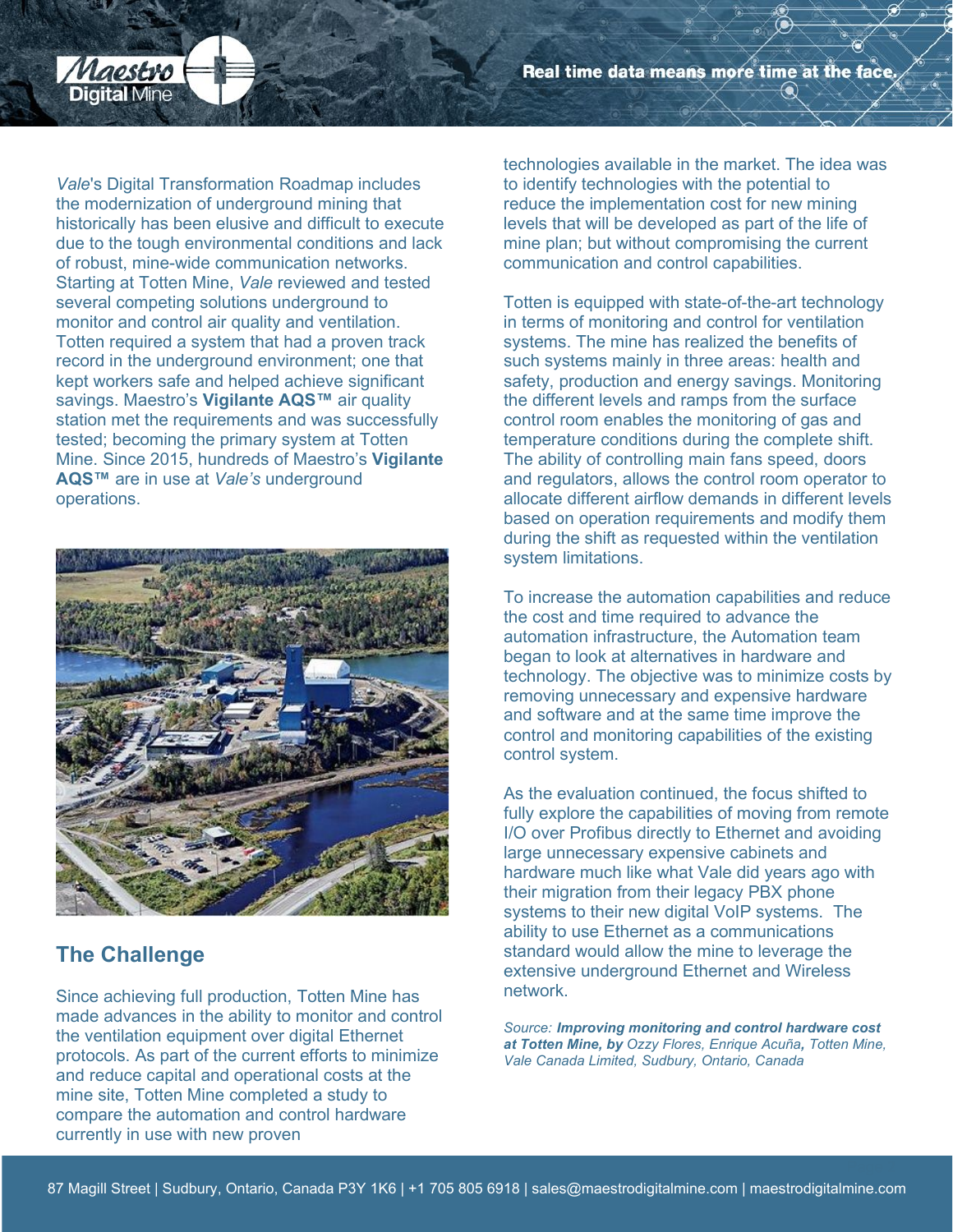Real time data means more time at the face.

#### **The Solution**

Laestro

**Digital Mine** 

Identifying *Vale's* demand for real-time data to monitor and control air quality, *Maestro Digital Mine* worked with *Vale's* Totten Mine to address the challenges associated with working in the harsh underground mining environment by protecting miners from acute or chronic gas related health conditions. To develop a solution that was cost effective and could be used with existing infrastructure. Totten Mine tested and then integrated *Maestro Digital Mine's* vital and life saving digital technology, the **Vigilante AQS™** air quality stations, to measure environmental conditions in real-time for worker health and safety and to reduce the total installed infrastructure costs.

Working in partnership with the mine to meet their requirements, *Maestro* aided in installing the **Vigilante AQS™** Air Quality Stations that feature digital gas sensors that can be calibrated on surface in a stable controlled environment. The digital sensors then can be "hot swapped" by a ventilation technician without the requirement of any sort of underground calibration. Built upon the IoT (Internet of Things), the digital sensors compensate for barometric pressure and temperature and have a complete suite of real-time diagnostics to help determine the health of the complete system and provide maximum system uptime.

Vale's Totten Mine completed their first trial by connecting a **Vigilante AQS™** to a CISCO wireless access point (AP) through the Power-over-Ethernet (PoE) port. Vale's AP provided a single point connection for both data and power thereby eliminating an additional 120VAC power source. Again, reducing the total cost of installation, complexity and unnecessary labour. This process was standardized on Maestro's Vigilante AQS stations moving forward.

Ozzy Flores, Automation and Electrical Supervisor – Totten Mine stated, "We approached *Maestro* and said, can you guys talk Ethernet? Out of the box *Maestro* already talked Modbus TCP/IP which is Ethernet. Its an Ethernet communication. We are using the *Maestro's* **Vigilante AQS™** moving forward in order to do our ventilation monitoring.

The huge advantage with the Maestro system is that you see the size of this, all the individual components..."

> "The Vigilante is all integrated into one unit. It does the gas monitoring, it does the airflow, it does the relative humidity and the temperature on it, all in one box. There is no engineering associated with it because it's all in one package! Huge cost savings for the mine!"

The **Vigilante AQS™** accurately measures airflow and direction, wet and dry bulb temperature, worker heat stress, barometric pressure, gas concentration and dust particulate.

The air quality stations provide data to a ventilation control system that optimizes the airflow on each mine level. Carbon monoxide, humidity, wet and dry bulb temperature and airflow and direction feed the control system.

In addition to significant measured energy savings, miner safety is provided by monitoring gas levels, worker heat stress and monitoring for fires. The real-time data from the gas sensors also assure safe blast clearance allowing the miners a quicker and safer return to the working face providing an additional 10% productivity improvement.

The next technology the Totten Mine crew tackled were the regulators. Regulators control the amount of air on each level assuring adequate fresh air based upon strict regulations. Originally, the **MaestroFlex™** regulators were supplied with traditional analog and discrete inputs and outputs to control the louver position. This required expensive panels to be fabricated using remote I/O. The next generation of **MaestroFlex™** regulators delivered and all current regulators utilize Ethernet actuators.

"We talk directly to the actuator which essentially eliminated any type of remote I/O requirements underground. Again, eliminating the cost of the engineering, eliminating additional costs in terms of installation for the electricians because now they are wiring, they're sending two wires to the